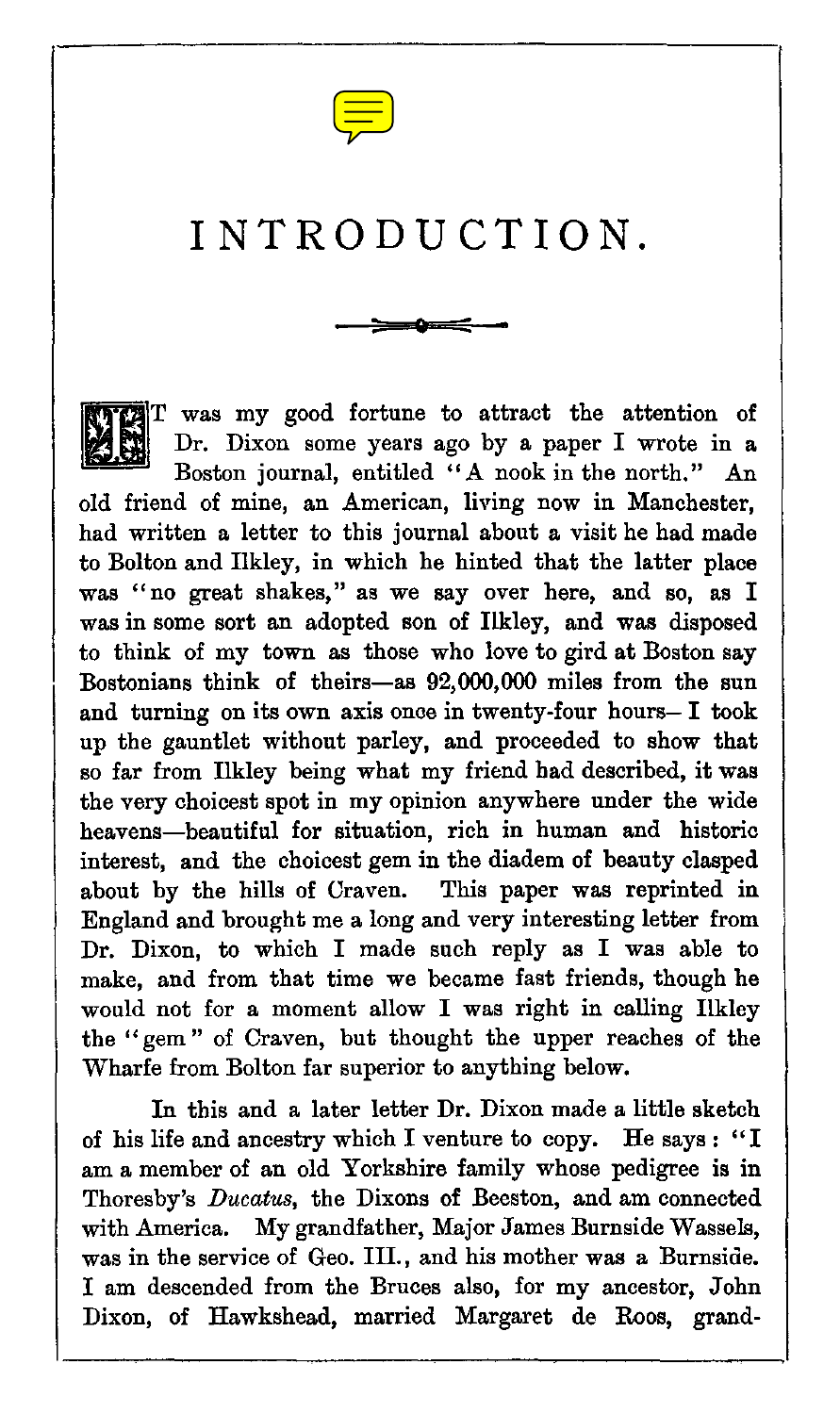viii. INTRODUCTION.<br>
daughter of King David Bruce, and da daughter of King David Bruce, and daughter of Lord de Roos. Another of my progenitors, he says, was the Rev. Samuel Wright, the Puritan, who founded the Carter Lane Meetinghouse in London. His only daughter married a Dixon of Beeston, and I am descended from that marriage. Dr. Wright was of an old family in Thetford, where he was a clergyman until he left the Church to become a Dissenter." The doctor gives me many details also of his sunny life in Switzerland his neighbours, friends, and recreations ; of his interest in botany, and, of course, in antiquities, and in Craven above all. He makes a very pretty apology, too, for dwelling on his high ancestry, "merely as a matter of curiosity and antiquarian interest ;" but I think he was very proud of it, after all, as he had a perfect right to be, and was very much like the brother a little wide of Addingham, who used to cry himself down so steadily in the class-meeting, that one day his wise old leader said, "I will tell thee what's t' matter wi' thee, John ; thou's noan sa humble as thou maks out. Thou's just a little bit proud, John ; *thou's proud of thy humility."* So I felt that, quite unaware to himself, my dear old friend had a real pride in his descent. It was a good deal more to him than "a matter of curious interest ;" but it sat beautifully on him as the bending of a rare lily towards the grass.

Dr. Dixon's book, will speak for itself—it is wine which needs no bush, and will win its own way. Dunham Whitaker's great History of Craven is probably the best book of the kind in the English tongue, but the author was not quite the man to heed the Apostle's word, "Mind not high things, but condescend to men of low estate." It is a work for scholars, for persons of wealth and taste, and of more than an average education. But these "Chronicles and Stories" make up in a very charming way for Dr. Whitaker's short-coming, and, beside this, will be welcome to thousands of Craven men who cannot get hold of the great book, or make much of it if they could.

Those who love the beautiful region, as we do who are so far away from it, may well hope also that other men will be stirred by it to gather new sheaves of historic and romantic wealth where so much lies still unreaped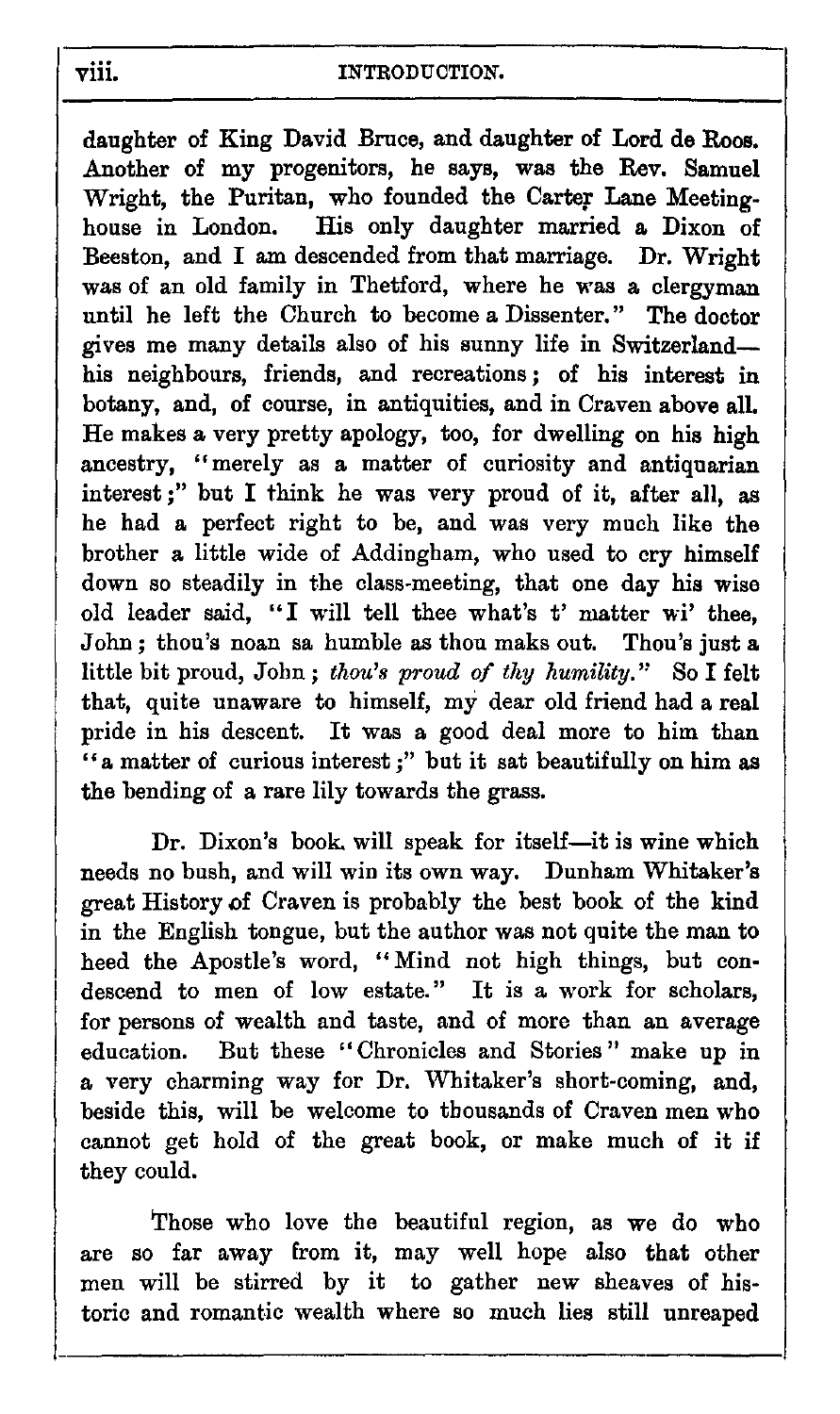## INTRODUCTION. **ix.**

and waiting for the reaper. In looking over the Calendars of State Papers now being published, I have more than once found hints and touches of the old life in Craven, and especially about Skipton, which will be well worth gleaning, and Mr. Froude has indicated other stores to be ransacked by those who have leisure and the taste for them in the M.SS. still unprinted. Dr. Dixon just hints at the name and place of one poor fellow who had to face the doom which fell on the Nortons for the part they took in the Pilgrimage of Grace. I found the record of three more the other day. It is grim reading after three centuries of time.

" xxii. die Jan., 1569.

"Men of Craven to be executed nyghe the townes where " they dwelled.—Threshfeld, Robert Araye; Rylleston, Richard " Kaley ; Hanlith, William Scranston. I will that you Henry " Gyrlinton, Thomas Rolandson, George Unes, and Richard " Garthe do see to the execution of these above-named in some " place nyghe the townes where they dwelled. Hanlith, " William Lawson is to be hangman and so discharged.

" (Signed) GEO. BOWES."

Poor Lawson saved his neck by breaking those of his old comrades, and one thinks that before he went to his own place there would be days when he would fain have changed places with those he had slain. God help him ! It is to be noticed also how we would still get into trouble a hundred years later<br>when trouble was abroad. John Field, of Thornton, is a John Field, of Thornton, is a mighty Royalist, I notice, and must needs take more than was good for him one June day, and then because "when t' drink's in t' wit's oot," must yell, "The devil confounde Cromwell and all his partakers, for he is a traitor. I drink a health to his confusion, and you are all traitors that refuse it." John's words took him to York Castle, as did those of John Ellis, yeoman, of Burnsall, who was on the other side, and also on a June day must declare that the old queen had several children in the absence of her husband; one at Pontefract, for John must needs give chapter and verse, and as Charles II. was by this time • on the throne, the old yeoman must needs add, " he also mynds nothing but women." So Ellis was hauled up to answer.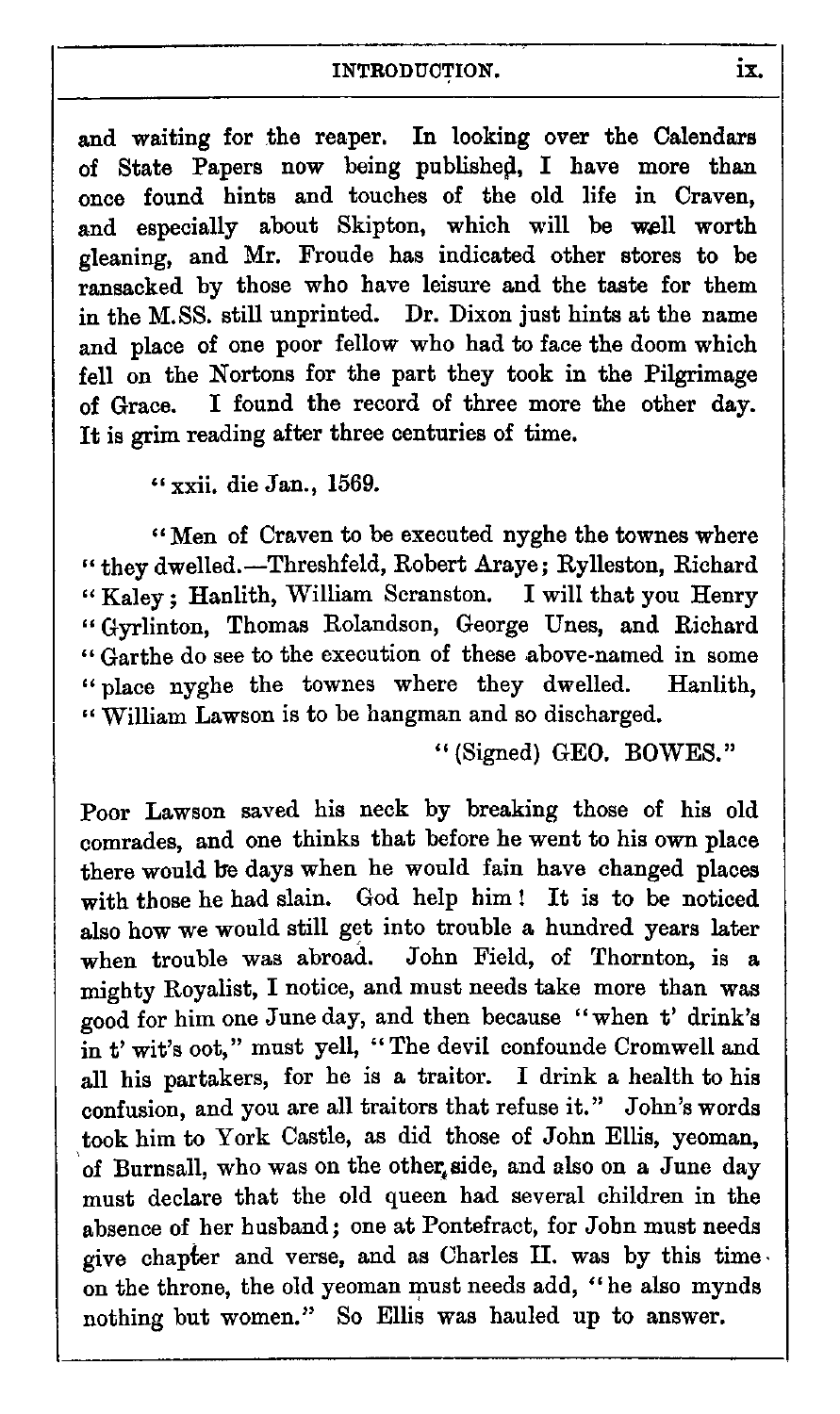X. INTRODUCTION. I notice also that in these days we are busy with the witches. Ann Greene, of Gargrave, is in court Feb. 16, 1663, for this crime. John Tatterson, of the same town, has been to see her about a turn he has got to "worship the enemy," together with a frightful ear-ache. Ann recommended black wool for the ear, but she does not seem to have ventured on the other trouble. John was bound, however, to have some more heroic remedy than mere black wool, so she crossed his ear with a string three times, and evil matter ran out, whereat his ear did amend. And Ann Greene, being questioned, saith "she doth sometimes use a charm for ear-ache, and used it over John Tatterson : she crosses her garter three times over the place, and sayeth Boote a god's name' nine times over ; she can also cure paines in the heade, but meddles not with other diseases." There is great store of matter of this sort scattered through out-ofthe-way books and M.SS. which can and should be gathered to light up the fast fading life of the old days in Craven.

I find myself wishing also that Dr. Dixon had written one more chapter for us—a chapter containing a picture of a genuine old Craven homestead and its inmates, because no man could have done it so well. I have such a picture in my mind.<br>It is almost half-a-century old. It is a picture of a sturdy, low It is a picture of a sturdy, low. thatched house, in which the first thing that attracted my child eyes was a wonderful bedstead of black oak, built up all round with oaken boards for curtains, pannelled and carven, with a door through which you went to find the piled-up feathers, shutting and bolting it after you, so that, if the burglars came, you could get ready for a fight. Then there was a settle of black oak, with a very old date on it, and a chair to match, of a discomfort equal to Calvin's chair in Geneva. A quaint old clock in the corner, with a face of brass on which there was a picture of the sun of such a rotund jollity that it has touched the original with lines of laughter to my mind through all these years. The great "fleak" for the oatbread comes out next, and the flitches of beef and bacon hanging from the black beams. Then the flagged floor with fine sand for a carpet, and the great peat fire with its aromatic pungency ; the rack against the wall with its splendid store of pewter plates, the great oaken dresser, under it, and a carven " kist " where it was whispered the old man kept his "brass." He was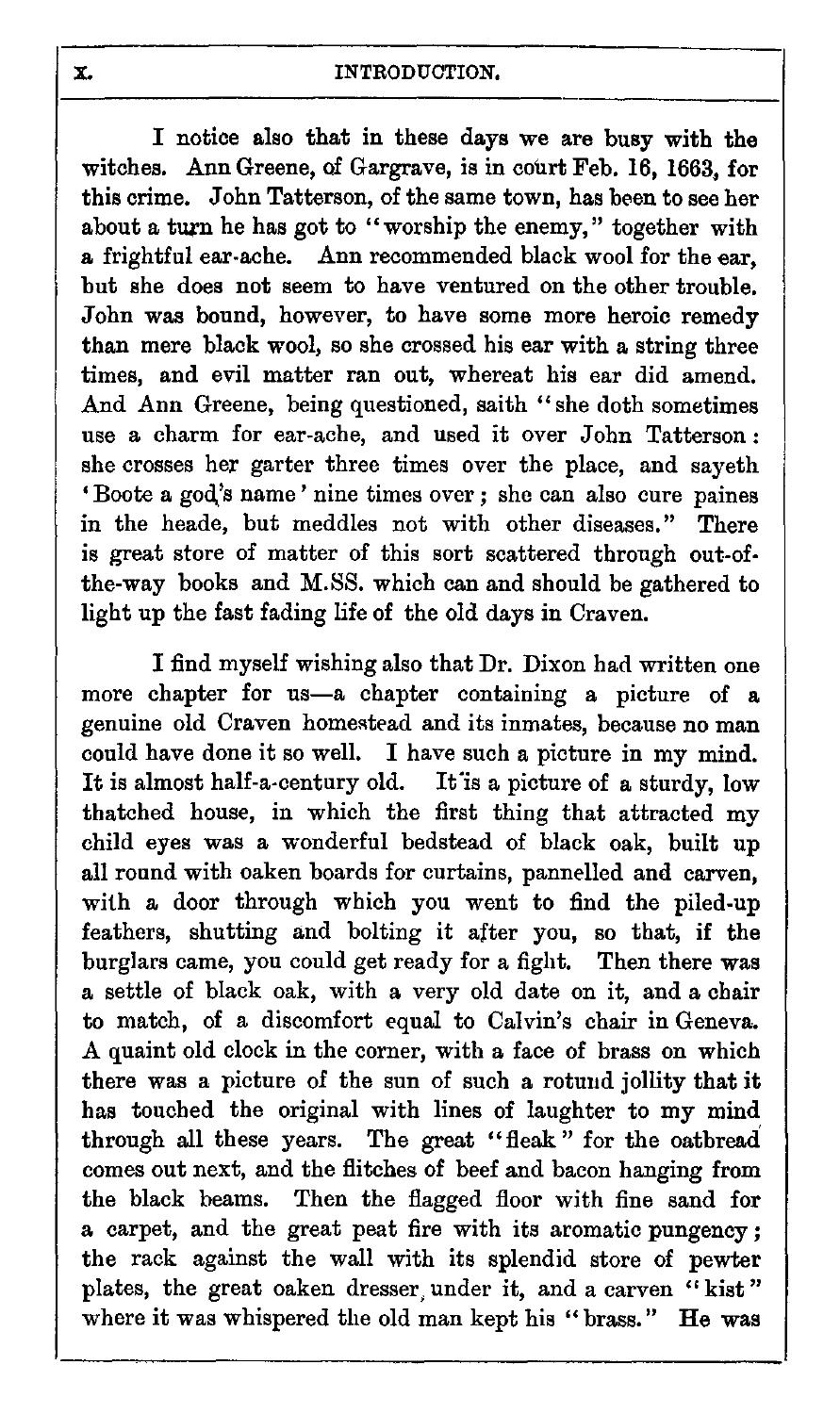

INTRODUCTION.  $\begin{array}{|c|c|c|}\n\hline\n\hline\n\end{array}$ a man of the real old Craven breed. I used to think he could not speak in level tones, but must needs address you as if you stood at some distance, a habit caught, I suppose, from talking in the teeth of the wind which blows for ever across the Craven uplands. I use one of his words now and then, or a sentence, when the humour takes me, and the Scandinavian maid who waits on our table is apt, I notice, to understand that better than the modern English ; she tells my daughter some of the words are the same they use in Denmark. His dress was but slightly altered from that of the peasants in Chaucer's time. He cut his grass with a scythe, and his grain with a sickle, and hated the French, though he could not tell you why. It was the smouldering hate, no doubt, of 800 years, kept alive ever since the Conqueror laid Craven waste, so that the dead lay on the highways and in the houses unburied, and *"waste," "waste," "waste"* comes into Domesday perpetually for the sign he had set almost twenty years before on our land. His good wife saved a bit of the old yule-log, wrapped in white linen, to kindle the new withal, and would let no fire go out of the house during the days between "owd and new Kersmas." The old man believed fervently in witches and t' gy-trash. He belonged to the church at Bolton, and slept there in my time with great regularity, especially under the Curate, for "Parson Carr" was not so easy with that fine old habit of getting through a sermon as good Mr. Umpleby. He was, in truth, as I think of him now and remember his queer ways, one third pagan, one third catholic, and the rest was little better than veneer,—I imagine, dating from the Reformation. So he lived as his fathers had lived time out of all mind. They were there on the moor side—the warm side dipping well toward the meadows and woods in Earl Edwin's time ; saw the Percies and Romillies and Cliffords come and go, while they still held on eating their brown and oaten-bread and bacon, and drinking their milk and "honey drink" and beer. They will last to the crack of doom. I was quite a boy when the old man's time came to die, and it comes back to me how "he gave commandment concerning his bones," and would have everything done "i' t' owd way." I think, indeed, he had a dim idea that he would be there as a sort of silent spectator, and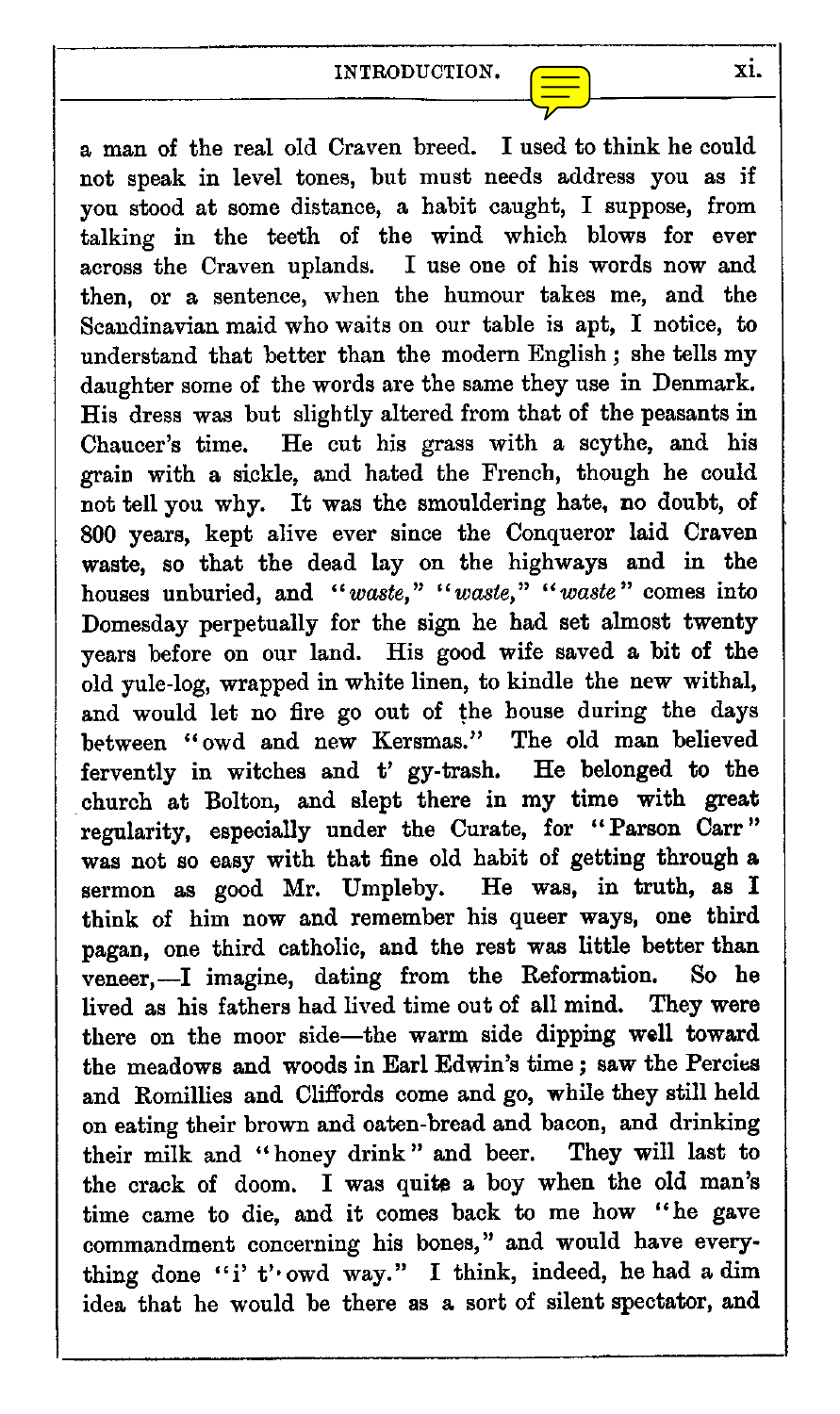might be troubled if things went wrong. So he would have no wine and biscuit served at the funeral—"nea nut he." They must brew plenty o' drink and bake plenty o' spice ceak and cut it thick, and hand it round at least three times, and everybody must eat and drink their fill. How one hungry growing lad did enjoy that funeral, to be sure ; but he wist not, any more than the old man in his coffin, that it was the last long-lingering echo and refrain of the funeral feasts of his pagan ancestors a thousand years ago. And I can remember how they decked his shroud very much as if Ophelia had been there to direct them. There were violets and pansies, columbines and daisies, sweet thyme, rosemary, and rue, for that was the ancient way; and he must be laid away as he had lived, with all the old rites and observances about his dust. Then as they bore him to his burial along the green shadowy lanes to Bolton they sang old funeral chants Job might have written, and Jeremiah set to music, they were so shorn of all that sheds a new radiance on death and the grave.

There is good gleaning also, if the traditions still hold, among the Craven parsons and clerks of the old days. I do not find that capital story of the parson of "t' lang church e' Crêaven," who when his wardens went to him on a Saturday night and asked that he would say the prayer for rain, answered, "To be sure I will; but it will be no use while the wind stays in this quarter." And of his clerk, who, being a poet, was minded to turn a psalm into metre when the Bishop came to hold a Visitation, and submitted what he had done to the parson, of which only this verse, I believe, remains-

> " Ye little hills why do ye skip And wherefore do ye hop? Is it because that ye have come To see my Lord Bishop?"

The psalm was never sung, I think. There are good gleanings, too. among the old race of local preachers. "Locust" too, among the old race of local preachers. preachers, my old friend remembered they were sometimes called. The writer of this chapter was *in* and *of* their rank in Craven more than thirty years ago, and learned from them the first simple lessons in the art of preaching, and